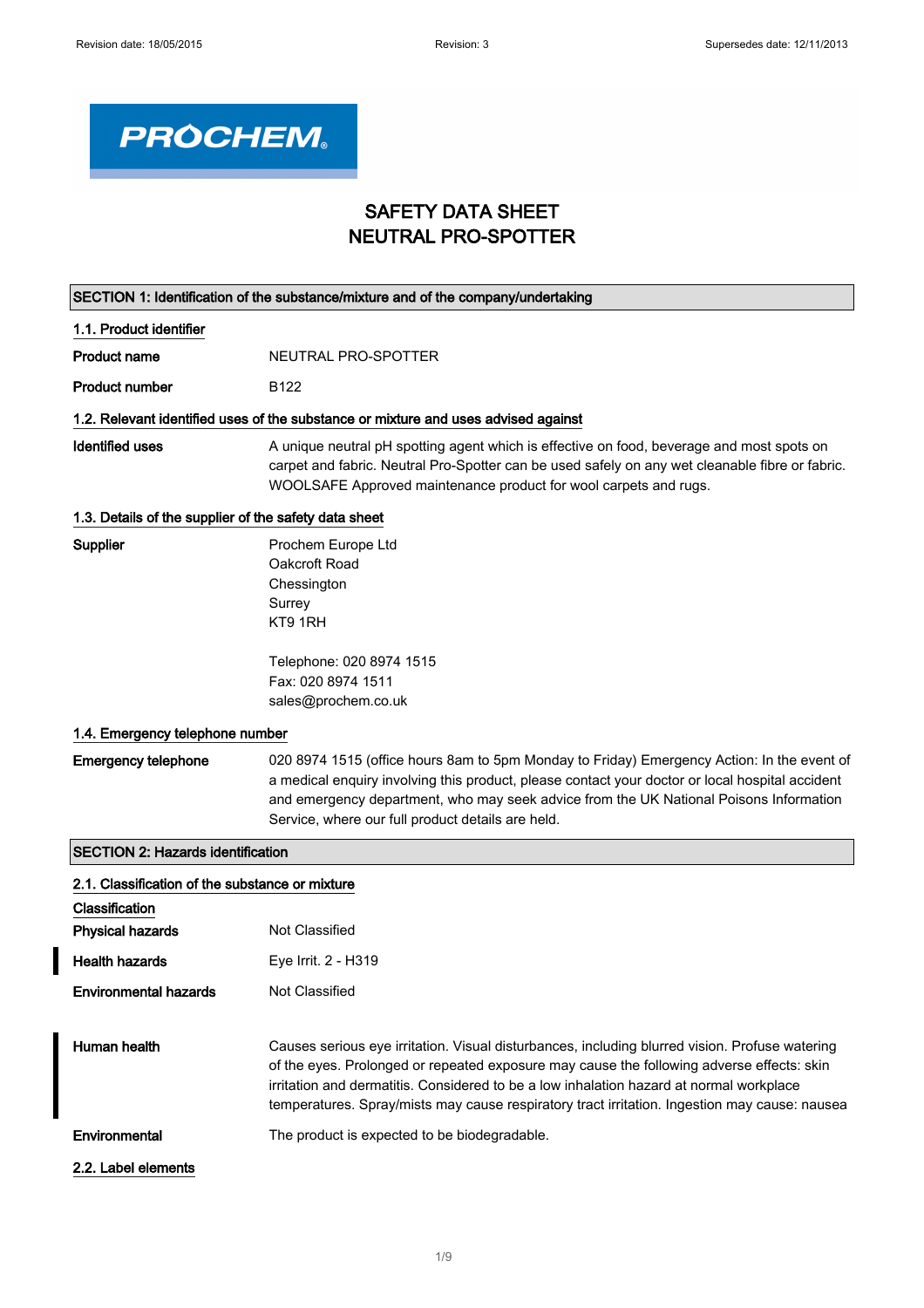# NEUTRAL PRO-SPOTTER

Pictogram

| Signal word                     | Warning                                                                                                                                                                                                                                                                                                                                                                                                  |
|---------------------------------|----------------------------------------------------------------------------------------------------------------------------------------------------------------------------------------------------------------------------------------------------------------------------------------------------------------------------------------------------------------------------------------------------------|
| <b>Hazard statements</b>        | H319 Causes serious eye irritation.                                                                                                                                                                                                                                                                                                                                                                      |
| <b>Precautionary statements</b> | P102 Keep out of reach of children.<br>P262 Do not get in eyes, on skin, or on clothing.<br>P280 Wear protective gloves/protective clothing/eye protection/face protection.<br>P305+P351+P338 IF IN EYES: Rinse cautiously with water for several minutes. Remove<br>contact lenses, if present and easy to do. Continue rinsing.<br>P337+P313 If eye irritation persists: Get medical advice/attention. |
| Detergent labelling             | < 5% anionic surfactants,< 5% cationic surfactants,< 5% non-ionic surfactants,< 5%<br>perfumes, Contains DMDM Hydantoin, Linalool, Iodopropynyl butylcarbamate                                                                                                                                                                                                                                           |

### 2.3. Other hazards

See section 8 for details of exposure limits.

| <b>SECTION 3: Composition/information on ingredients</b> |                      |                    |                                           |          |
|----------------------------------------------------------|----------------------|--------------------|-------------------------------------------|----------|
| 3.2. Mixtures                                            |                      |                    |                                           |          |
| (2-Methoxymethylethoxy)propanol                          |                      |                    |                                           | $1 - 5%$ |
| CAS number: 34590-94-8                                   | EC number: 252-104-2 |                    |                                           |          |
| Substance with a Community workplace exposure limit.     |                      |                    |                                           |          |
|                                                          |                      |                    |                                           |          |
| Classification                                           |                      |                    | Classification (67/548/EEC or 1999/45/EC) |          |
| Not Classified                                           |                      |                    |                                           |          |
|                                                          |                      |                    |                                           |          |
| Styrene/maleic acid copolymer                            |                      |                    |                                           | $1 - 5%$ |
| CAS number: 52500-92-2                                   |                      |                    |                                           |          |
| Classification                                           |                      |                    | Classification (67/548/EEC or 1999/45/EC) |          |
| Eye Irrit. 2 - H319                                      |                      | Xi;R36.            |                                           |          |
| Alkane C6-C8 (even numbered), 1-sulphonic acid, sodium   |                      |                    | $1 - 5%$                                  |          |
| salt                                                     |                      |                    |                                           |          |
| CAS number: -                                            | EC number: 939-625-7 |                    | REACH registration number: 01-            |          |
|                                                          |                      |                    | 2119985168-23-XXXX                        |          |
| Classification                                           |                      |                    | Classification (67/548/EEC or 1999/45/EC) |          |
| Acute Tox. 4 - H302                                      |                      | Xn;R22. Xi;R36/38. |                                           |          |
| Skin Irrit. 2 - H315                                     |                      |                    |                                           |          |
| Eye Irrit. 2 - H319                                      |                      |                    |                                           |          |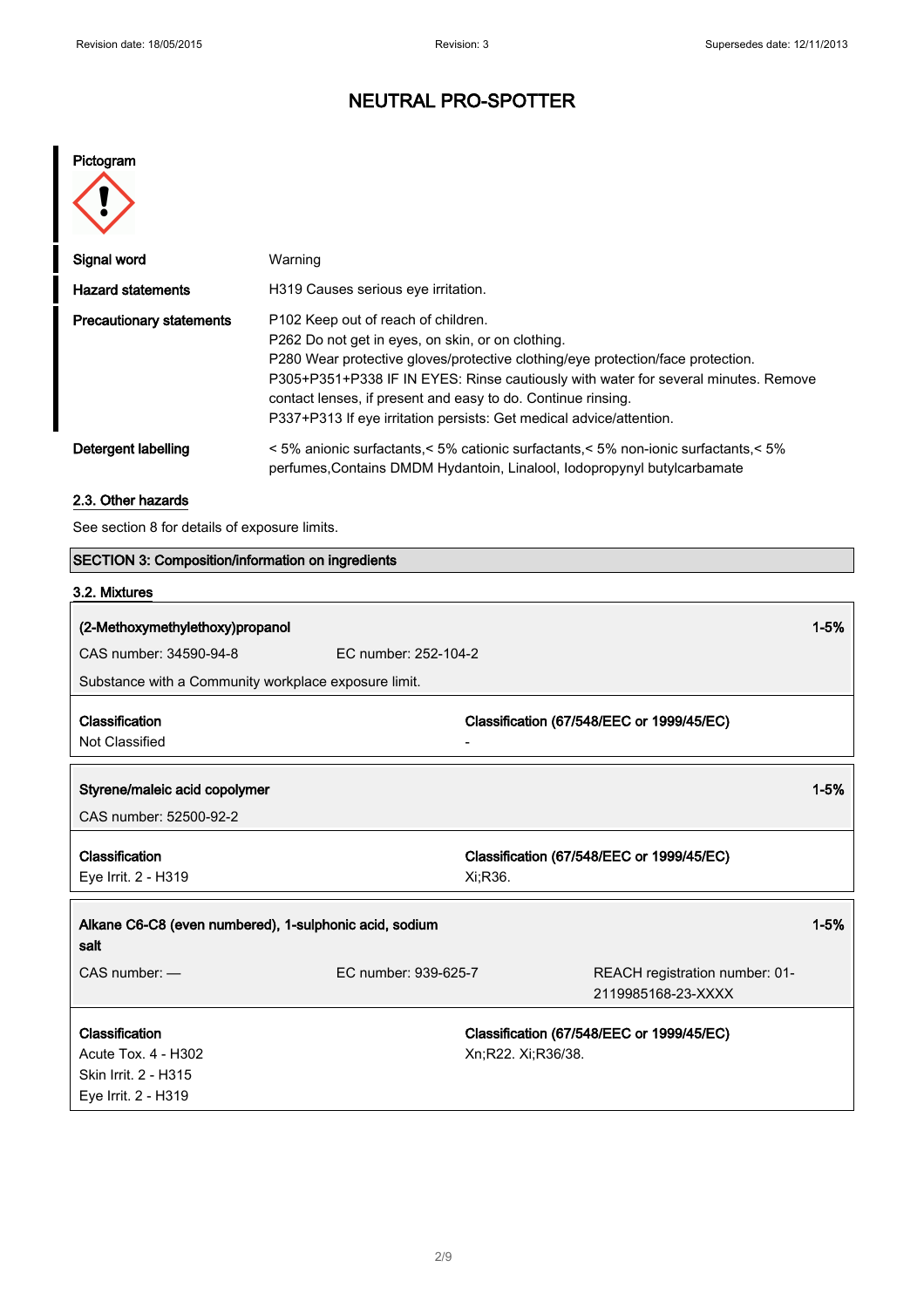| Heptan-2-one                                               | < 0.0001%                                                                                                                                                                                                   |
|------------------------------------------------------------|-------------------------------------------------------------------------------------------------------------------------------------------------------------------------------------------------------------|
| CAS number: 110-43-0                                       | EC number: 203-767-1                                                                                                                                                                                        |
| Classification                                             | Classification (67/548/EEC or 1999/45/EC)                                                                                                                                                                   |
| Flam. Liq. 3 - H226                                        | R10 Xn;R20/22                                                                                                                                                                                               |
| Acute Tox. 4 - H332                                        |                                                                                                                                                                                                             |
| Acute Tox. 4 - H302                                        |                                                                                                                                                                                                             |
|                                                            |                                                                                                                                                                                                             |
|                                                            | The Full Text for all R-Phrases and Hazard Statements are Displayed in Section 16.                                                                                                                          |
| <b>SECTION 4: First aid measures</b>                       |                                                                                                                                                                                                             |
| 4.1. Description of first aid measures                     |                                                                                                                                                                                                             |
| Inhalation                                                 | Move affected person to fresh air and keep warm and at rest in a position comfortable for<br>breathing. Get medical attention if any discomfort continues.                                                  |
| Ingestion                                                  | Do not induce vomiting. Rinse mouth thoroughly with water. Give plenty of water to drink.<br>Never give anything by mouth to an unconscious person. Get medical attention.                                  |
| <b>Skin contact</b>                                        | Wash skin thoroughly with soap and water. Get medical attention if irritation persists after<br>washing.                                                                                                    |
| Eye contact                                                | Rinse immediately with plenty of water. Remove any contact lenses and open eyelids wide<br>apart. Continue to rinse for at least 15 minutes. Get medical attention if irritation persists after<br>washing. |
|                                                            | 4.2. Most important symptoms and effects, both acute and delayed                                                                                                                                            |
| Skin contact                                               | Prolonged or repeated exposure may cause the following adverse effects: skin irritation and<br>dermatitis.                                                                                                  |
| Eye contact                                                | Causes serious eye irritation. Visual disturbances, including blurred vision. Profuse watering<br>of the eyes.                                                                                              |
|                                                            | 4.3. Indication of any immediate medical attention and special treatment needed                                                                                                                             |
| <b>Specific treatments</b>                                 | Treat symptomatically.                                                                                                                                                                                      |
| <b>SECTION 5: Firefighting measures</b>                    |                                                                                                                                                                                                             |
| 5.1. Extinguishing media                                   |                                                                                                                                                                                                             |
| Suitable extinguishing media                               | The product is not flammable. Use fire-extinguishing media suitable for the surrounding fire.<br>Water spray, dry powder or carbon dioxide.                                                                 |
| 5.2. Special hazards arising from the substance or mixture |                                                                                                                                                                                                             |
| Specific hazards                                           | No unusual fire or explosion hazards noted.                                                                                                                                                                 |
| <b>Hazardous combustion</b><br>products                    | Thermal decomposition or combustion products may include the following substances: Oxides<br>of carbon. Acids - organic. Sulphur dioxide.                                                                   |
| 5.3. Advice for firefighters                               |                                                                                                                                                                                                             |
| Special protective equipment<br>for firefighters           | No specific recommendations.                                                                                                                                                                                |
| <b>SECTION 6: Accidental release measures</b>              |                                                                                                                                                                                                             |

### 6.1. Personal precautions, protective equipment and emergency procedures

Personal precautions Wear protective clothing as described in Section 8 of this safety data sheet.

6.2. Environmental precautions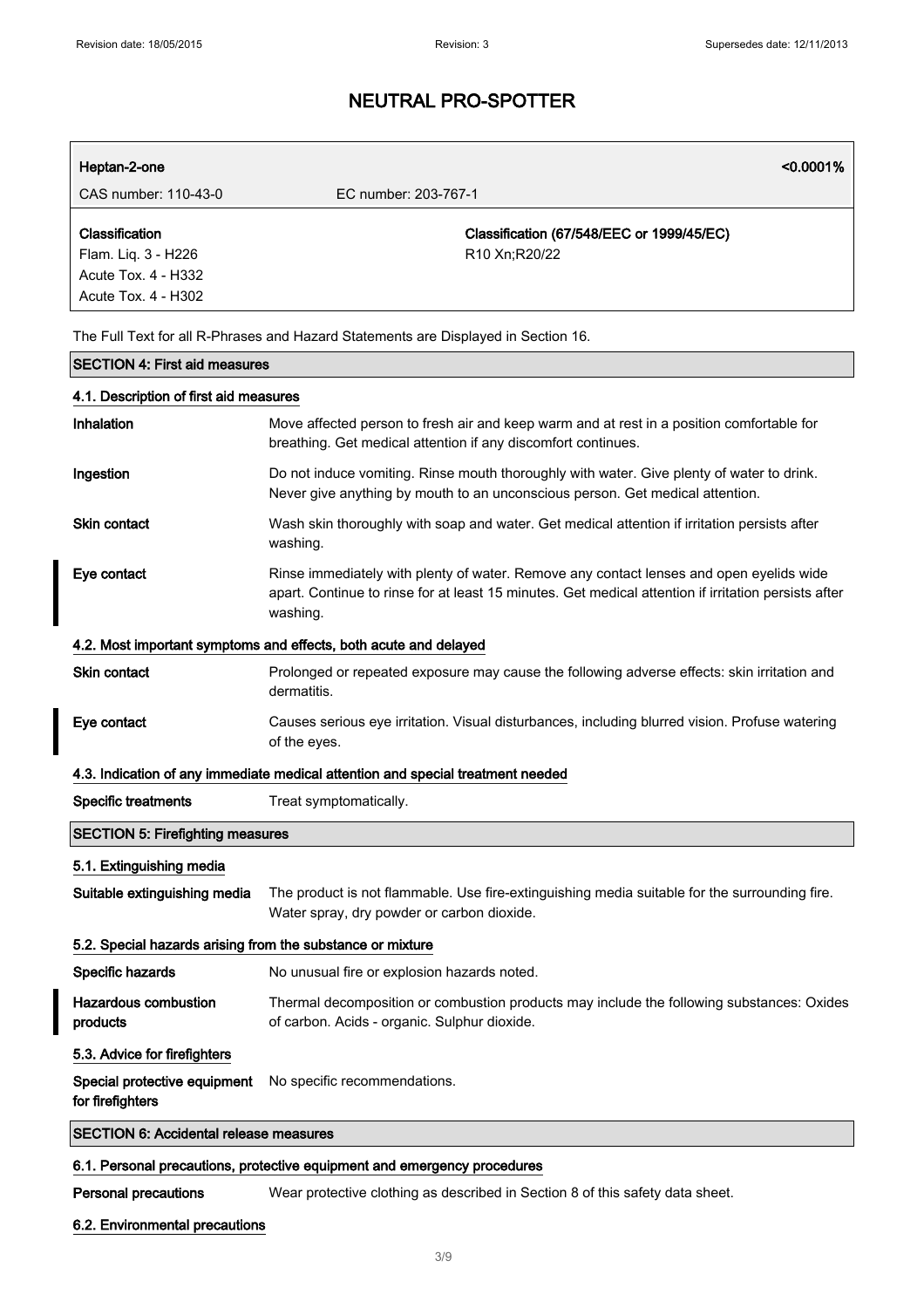Environmental precautions Do not discharge into drains or watercourses or onto the ground.

#### 6.3. Methods and material for containment and cleaning up

Methods for cleaning up Absorb spillage with non-combustible, absorbent material. Collect and place in suitable waste disposal containers and seal securely. Dispose of waste to licensed waste disposal site in accordance with the requirements of the local Waste Disposal Authority.

#### 6.4. Reference to other sections

Reference to other sections For personal protection, see Section 8. For waste disposal, see Section 13.

# SECTION 7: Handling and storage 7.1. Precautions for safe handling Usage precautions Wear protective clothing as described in Section 8 of this safety data sheet. Wash hands thoroughly after handling. Wash contaminated clothing before reuse. Do not eat, drink or smoke when using this product. 7.2. Conditions for safe storage, including any incompatibilities Storage precautions Keep out of the reach of children. Store in closed original container at temperatures between 5°C and 30°C. 7.3. Specific end use(s)

Specific end use(s) The identified uses for this product are detailed in Section 1.2.

#### SECTION 8: Exposure Controls/personal protection

#### 8.1. Control parameters

#### Occupational exposure limits

#### (2-Methoxymethylethoxy)propanol

Long-term exposure limit (8-hour TWA): WEL 50 ppm 308 mg/m<sup>3</sup> Sk

#### Heptan-2-one

Long-term exposure limit (8-hour TWA): WEL 50 ppm 237 mg/m<sup>3</sup> Short-term exposure limit (15-minute): WEL 100 ppm 475 mg/m<sup>3</sup> Sk

WEL = Workplace Exposure Limit

Sk = Can be absorbed through the skin.

#### 8.2. Exposure controls

#### Protective equipment

| ה<br>щ |
|--------|
|        |

| Appropriate engineering<br>controls | Provide adequate ventilation.                                                                                                                                                                                                                         |
|-------------------------------------|-------------------------------------------------------------------------------------------------------------------------------------------------------------------------------------------------------------------------------------------------------|
| Eye/face protection                 | Side shield safety glasses are recommended when handling this product.                                                                                                                                                                                |
| Hand protection                     | Wear protective gloves. It is recommended that gloves are made of the following material:<br>Nitrile rubber. Protective gloves should be inspected for wear before use and replaced<br>regularly in accordance with the manufacturers specifications. |
| Hygiene measures                    | Wash hands thoroughly after handling. Wash contaminated clothing before reuse. Do not eat,<br>drink or smoke when using this product.                                                                                                                 |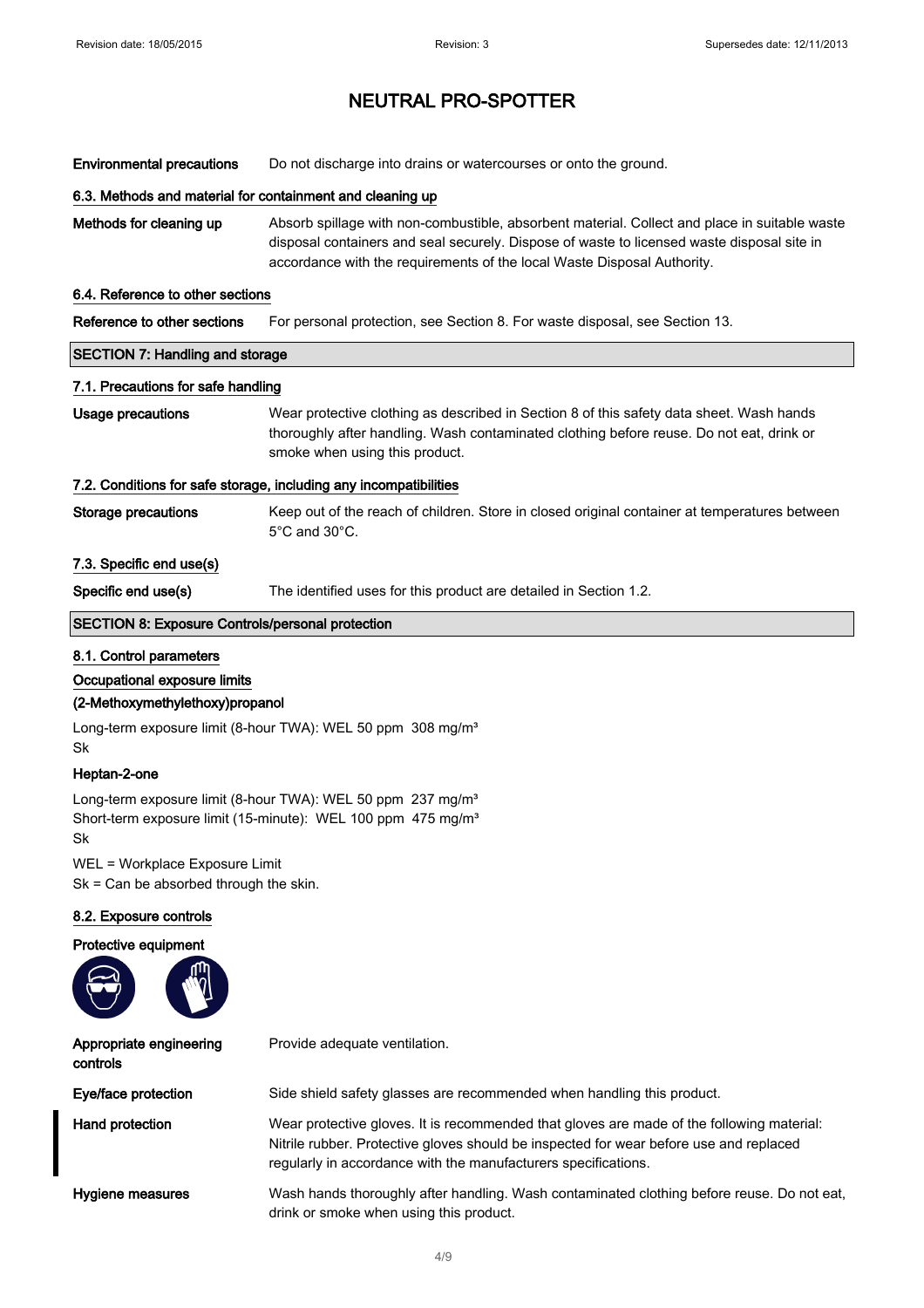Respiratory protection Not required in normal use. For situations where recommended exposure limits may be exceeded or where there is a risk of inhalation of fine spray mists, a suitable respirator face mask is recommended.

## SECTION 9: Physical and Chemical Properties

| 9.1. Information on basic physical and chemical properties |                                                                                                                        |  |
|------------------------------------------------------------|------------------------------------------------------------------------------------------------------------------------|--|
| Appearance                                                 | Clear liquid.                                                                                                          |  |
| Colour                                                     | Colourless.                                                                                                            |  |
| Odour                                                      | Floral.                                                                                                                |  |
| pH                                                         | 7.5                                                                                                                    |  |
| Initial boiling point and range                            | $100^{\circ}$ C                                                                                                        |  |
| Flash point                                                | Not applicable.                                                                                                        |  |
| <b>Evaporation rate</b>                                    | Not determined.                                                                                                        |  |
| Upper/lower flammability or<br>explosive limits            | Not applicable.                                                                                                        |  |
| Vapour pressure                                            | Not determined.                                                                                                        |  |
| <b>Vapour density</b>                                      | Not determined.                                                                                                        |  |
| <b>Relative density</b>                                    | 1.014                                                                                                                  |  |
| Solubility(ies)                                            | Soluble in water.                                                                                                      |  |
| <b>Partition coefficient</b>                               | Not determined.                                                                                                        |  |
| <b>Viscosity</b>                                           | Not determined.                                                                                                        |  |
| <b>Explosive properties</b>                                | Not applicable.                                                                                                        |  |
| <b>Oxidising properties</b>                                | Not applicable.                                                                                                        |  |
| 9.2. Other information                                     |                                                                                                                        |  |
| Other information                                          | None.                                                                                                                  |  |
| <b>SECTION 10: Stability and reactivity</b>                |                                                                                                                        |  |
| 10.1. Reactivity                                           |                                                                                                                        |  |
| Reactivity                                                 | There are no known reactivity hazards associated with this product.                                                    |  |
| 10.2. Chemical stability                                   |                                                                                                                        |  |
| <b>Stability</b>                                           | Stable at normal ambient temperatures and when used as recommended.                                                    |  |
| 10.3. Possibility of hazardous reactions                   |                                                                                                                        |  |
| Possibility of hazardous<br>reactions                      | Not determined.                                                                                                        |  |
| 10.4. Conditions to avoid                                  |                                                                                                                        |  |
| <b>Conditions to avoid</b>                                 | Store in closed original container at temperatures between 5°C and 30°C. Protect from<br>freezing and direct sunlight. |  |
| 10.5. Incompatible materials                               |                                                                                                                        |  |
| Materials to avoid                                         | No specific material or group of materials is likely to react with the product to produce a<br>hazardous situation.    |  |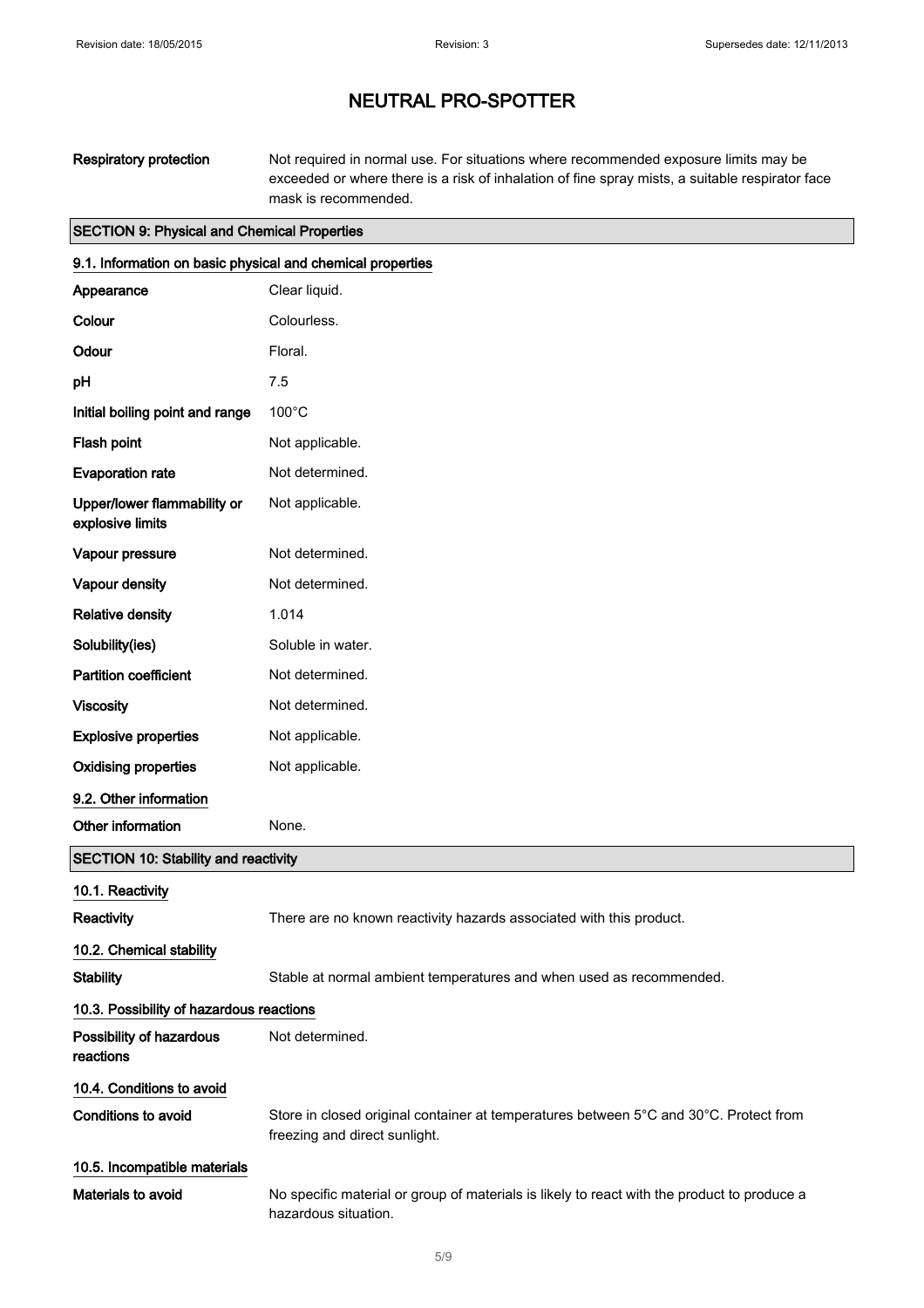| 10.6. Hazardous decomposition products                 |                                                                                                         |                                                                                                                                           |                                                                                                                                                                          |  |
|--------------------------------------------------------|---------------------------------------------------------------------------------------------------------|-------------------------------------------------------------------------------------------------------------------------------------------|--------------------------------------------------------------------------------------------------------------------------------------------------------------------------|--|
| products                                               | Hazardous decomposition                                                                                 | Thermal decomposition or combustion products may include the following substances: Oxides<br>of carbon. Acids - organic. Sulphur dioxide. |                                                                                                                                                                          |  |
|                                                        | <b>SECTION 11: Toxicological information</b>                                                            |                                                                                                                                           |                                                                                                                                                                          |  |
|                                                        | 11.1. Information on toxicological effects                                                              |                                                                                                                                           |                                                                                                                                                                          |  |
| <b>Toxicological effects</b>                           |                                                                                                         |                                                                                                                                           | Ingestion may cause: nausea Diarrhoea. Considered to be a low inhalation hazard at normal<br>workplace temperatures. Spray/mists may cause respiratory tract irritation. |  |
| Acute toxicity - oral                                  |                                                                                                         |                                                                                                                                           |                                                                                                                                                                          |  |
| ATE oral (mg/kg)                                       |                                                                                                         | 25,641.02564103                                                                                                                           |                                                                                                                                                                          |  |
| Skin corrosion/irritation<br>Skin corrosion/irritation |                                                                                                         | Prolonged or repeated exposure may cause the following adverse effects:, skin irritation and<br>dermatitis.                               |                                                                                                                                                                          |  |
|                                                        | Serious eye damage/irritation<br>Serious eye damage/irritation                                          | Causes serious eye irritation. Visual disturbances, including blurred vision. Profuse watering<br>of the eyes.                            |                                                                                                                                                                          |  |
| <b>Skin sensitisation</b><br><b>Skin sensitisation</b> |                                                                                                         | <b>Contains Linalool</b>                                                                                                                  |                                                                                                                                                                          |  |
| Germ cell mutagenicity<br>Genotoxicity - in vivo       |                                                                                                         | No effects expected based upon current data.                                                                                              |                                                                                                                                                                          |  |
| Carcinogenicity<br>Carcinogenicity                     |                                                                                                         | No effects expected based upon current data.                                                                                              |                                                                                                                                                                          |  |
|                                                        | Reproductive toxicity<br>Reproductive toxicity - fertility No effects expected based upon current data. |                                                                                                                                           |                                                                                                                                                                          |  |
|                                                        | Toxicological information on ingredients.                                                               |                                                                                                                                           |                                                                                                                                                                          |  |
|                                                        |                                                                                                         |                                                                                                                                           | (2-Methoxymethylethoxy)propanol                                                                                                                                          |  |
|                                                        | Acute toxicity - oral                                                                                   |                                                                                                                                           |                                                                                                                                                                          |  |
|                                                        | Acute toxicity oral (LD <sub>50</sub><br>mg/kg)                                                         |                                                                                                                                           | 5,135                                                                                                                                                                    |  |
|                                                        | <b>Species</b>                                                                                          |                                                                                                                                           | Rat                                                                                                                                                                      |  |
|                                                        | Acute toxicity - dermal                                                                                 |                                                                                                                                           |                                                                                                                                                                          |  |
|                                                        | Acute toxicity dermal (LD <sub>50</sub> 20<br>mg/kg)                                                    |                                                                                                                                           |                                                                                                                                                                          |  |
|                                                        | <b>Species</b>                                                                                          |                                                                                                                                           | Rabbit                                                                                                                                                                   |  |
|                                                        | <b>SECTION 12: Ecological Information</b>                                                               |                                                                                                                                           |                                                                                                                                                                          |  |
|                                                        |                                                                                                         |                                                                                                                                           |                                                                                                                                                                          |  |

## 12.1. Toxicity

Toxicity The product is not expected to be hazardous to the environment.

## Ecological information on ingredients.

## (2-Methoxymethylethoxy)propanol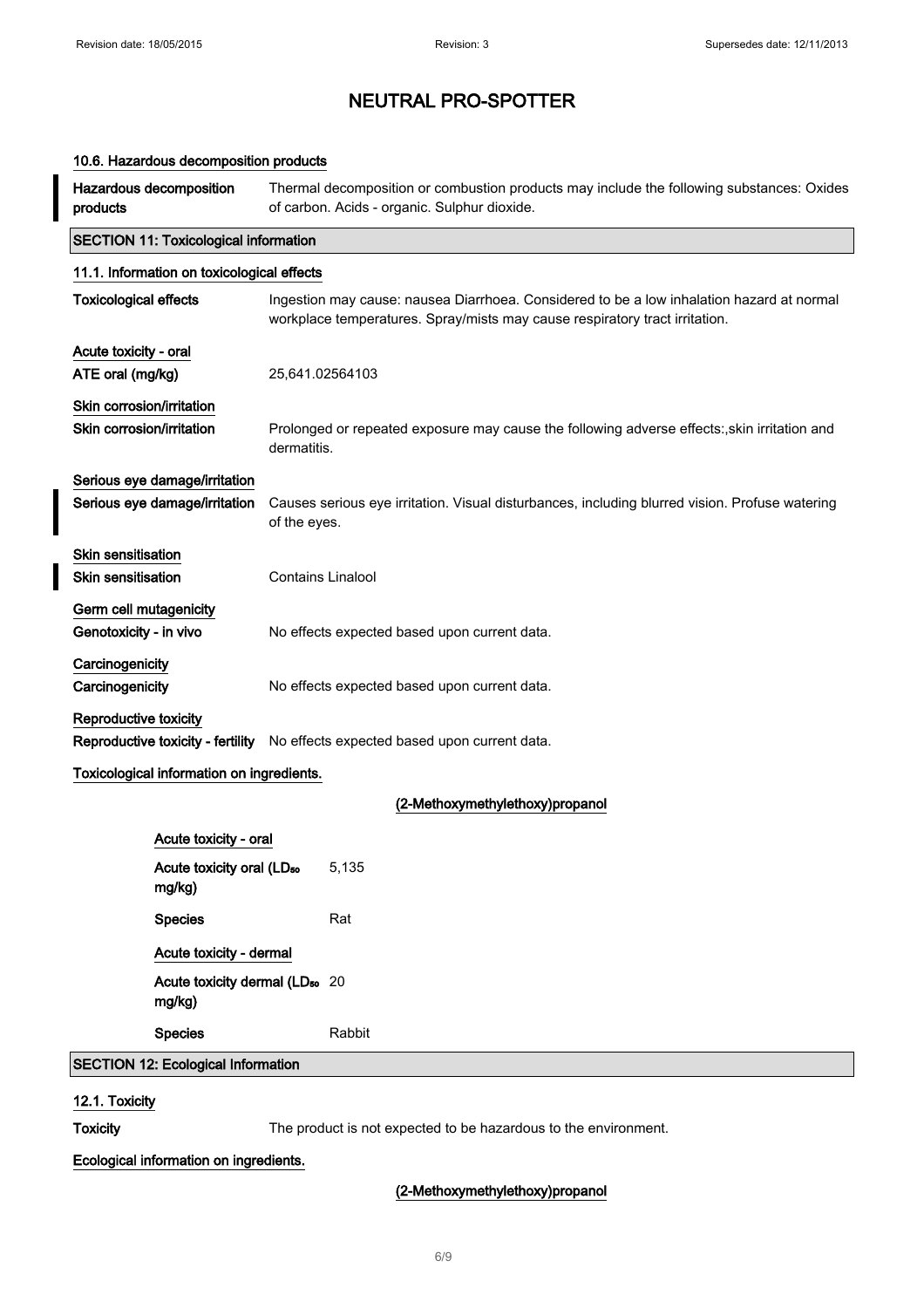|                                        | Acute toxicity - fish                      |                                                                                                                                                                                                                                           | LC <sub>50</sub> , 96 hours: >10000 mg/l, Fish                                                                                                                                                                                                                                                                                                                                            |
|----------------------------------------|--------------------------------------------|-------------------------------------------------------------------------------------------------------------------------------------------------------------------------------------------------------------------------------------------|-------------------------------------------------------------------------------------------------------------------------------------------------------------------------------------------------------------------------------------------------------------------------------------------------------------------------------------------------------------------------------------------|
|                                        | Acute toxicity - aquatic<br>invertebrates  |                                                                                                                                                                                                                                           | EC <sub>50</sub> , 48 hours: 1919 mg/l, Daphnia magna                                                                                                                                                                                                                                                                                                                                     |
|                                        | Acute toxicity - aquatic<br>plants         |                                                                                                                                                                                                                                           | IC <sub>50</sub> , 72 hours: >969 mg/l, Algae                                                                                                                                                                                                                                                                                                                                             |
|                                        | 12.2. Persistence and degradability        |                                                                                                                                                                                                                                           |                                                                                                                                                                                                                                                                                                                                                                                           |
| Persistence and degradability          |                                            |                                                                                                                                                                                                                                           | The surfactant(s) contained in this product complies(comply) with the biodegradability criteria<br>as laid down in Regulation (EC) No. 648/2004 on detergents. Data to support this assertion<br>are held at the disposal of the competent authorities of the Member States and will be made<br>available to them at their direct request, or at the request of a detergent manufacturer. |
|                                        | Ecological information on ingredients.     |                                                                                                                                                                                                                                           |                                                                                                                                                                                                                                                                                                                                                                                           |
|                                        |                                            |                                                                                                                                                                                                                                           | (2-Methoxymethylethoxy)propanol                                                                                                                                                                                                                                                                                                                                                           |
|                                        | Chemical oxygen demand 2.02                |                                                                                                                                                                                                                                           |                                                                                                                                                                                                                                                                                                                                                                                           |
|                                        | 12.3. Bioaccumulative potential            |                                                                                                                                                                                                                                           |                                                                                                                                                                                                                                                                                                                                                                                           |
|                                        | <b>Bioaccumulative potential</b>           | Not known.                                                                                                                                                                                                                                |                                                                                                                                                                                                                                                                                                                                                                                           |
| <b>Partition coefficient</b>           |                                            | Not determined.                                                                                                                                                                                                                           |                                                                                                                                                                                                                                                                                                                                                                                           |
| Ecological information on ingredients. |                                            |                                                                                                                                                                                                                                           |                                                                                                                                                                                                                                                                                                                                                                                           |
| (2-Methoxymethylethoxy)propanol        |                                            |                                                                                                                                                                                                                                           |                                                                                                                                                                                                                                                                                                                                                                                           |
|                                        | <b>Partition coefficient</b>               |                                                                                                                                                                                                                                           | $: -0.35$                                                                                                                                                                                                                                                                                                                                                                                 |
| 12.4. Mobility in soil                 |                                            |                                                                                                                                                                                                                                           |                                                                                                                                                                                                                                                                                                                                                                                           |
| <b>Mobility</b>                        |                                            | The product is soluble in water.                                                                                                                                                                                                          |                                                                                                                                                                                                                                                                                                                                                                                           |
|                                        | 12.5. Results of PBT and vPvB assessment   |                                                                                                                                                                                                                                           |                                                                                                                                                                                                                                                                                                                                                                                           |
| assessment                             | Results of PBT and vPvB                    | This product does not contain any substances classified as PBT or vPvB.                                                                                                                                                                   |                                                                                                                                                                                                                                                                                                                                                                                           |
|                                        | 12.6. Other adverse effects                |                                                                                                                                                                                                                                           |                                                                                                                                                                                                                                                                                                                                                                                           |
| Other adverse effects                  |                                            | None known.                                                                                                                                                                                                                               |                                                                                                                                                                                                                                                                                                                                                                                           |
|                                        | <b>SECTION 13: Disposal considerations</b> |                                                                                                                                                                                                                                           |                                                                                                                                                                                                                                                                                                                                                                                           |
|                                        | 13.1. Waste treatment methods              |                                                                                                                                                                                                                                           |                                                                                                                                                                                                                                                                                                                                                                                           |
| <b>Disposal methods</b>                |                                            | Dispose of waste to licensed waste disposal site in accordance with the requirements of the<br>local Waste Disposal Authority. Empty containers should be rinsed with water then crushed<br>and disposed of at legal waste disposal site. |                                                                                                                                                                                                                                                                                                                                                                                           |
|                                        | <b>SECTION 14: Transport information</b>   |                                                                                                                                                                                                                                           |                                                                                                                                                                                                                                                                                                                                                                                           |
| 14.1. UN number                        |                                            |                                                                                                                                                                                                                                           |                                                                                                                                                                                                                                                                                                                                                                                           |
|                                        |                                            |                                                                                                                                                                                                                                           |                                                                                                                                                                                                                                                                                                                                                                                           |

Not classified for transportation.

## 14.2. UN proper shipping name

None.

14.3. Transport hazard class(es)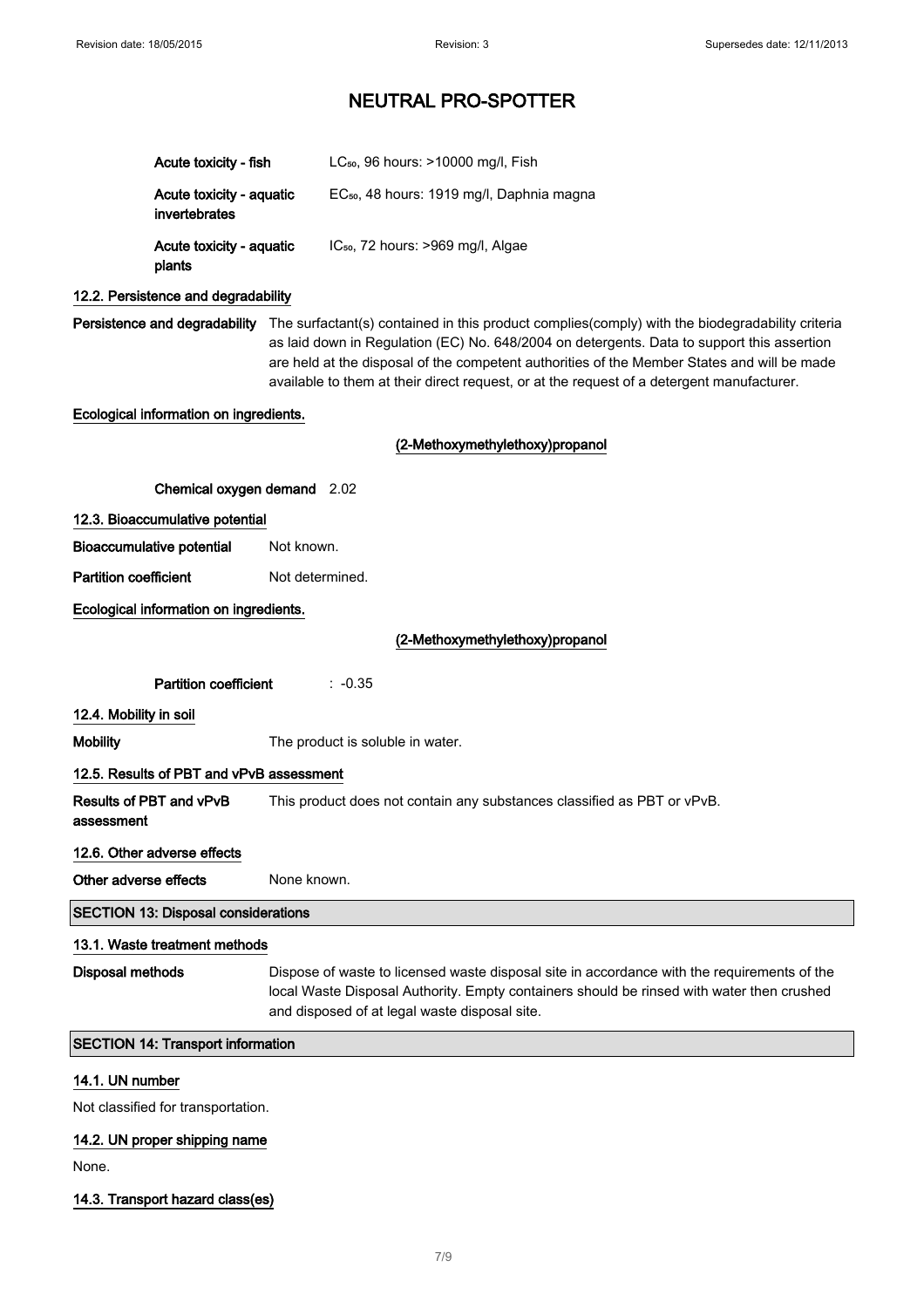#### ADR/RID class

**IMDG class** 

### 14.4. Packing group

None.

## 14.5. Environmental hazards

#### Environmentally hazardous substance/marine pollutant

No.

#### 14.6. Special precautions for user

None.

## 14.7. Transport in bulk according to Annex II of MARPOL73/78 and the IBC Code

Transport in bulk according to Not applicable. Annex II of MARPOL 73/78 and the IBC Code

### SECTION 15: Regulatory information

| 15.1. Safety, health and environmental regulations/legislation specific for the substance or mixture |                                                                                                                                                                                                                                                                                                                                                                                                            |  |  |
|------------------------------------------------------------------------------------------------------|------------------------------------------------------------------------------------------------------------------------------------------------------------------------------------------------------------------------------------------------------------------------------------------------------------------------------------------------------------------------------------------------------------|--|--|
| <b>National regulations</b>                                                                          | The Control of Substances Hazardous to Health Regulations 2002 (SI 2002 No. 2677) (as<br>amended).                                                                                                                                                                                                                                                                                                         |  |  |
|                                                                                                      | The Chemicals (Hazard Information and Packaging for Supply) Regulations 2009 (SI 2009<br>No. 716).                                                                                                                                                                                                                                                                                                         |  |  |
| EU legislation                                                                                       | Regulation (EC) No 1907/2006 of the European Parliament and of the Council of 18<br>December 2006 concerning the Registration, Evaluation, Authorisation and Restriction of<br>Chemicals (REACH) (as amended).<br>Regulation (EC) No 1272/2008 of the European Parliament and of the Council of 16<br>December 2008 on classification, labelling and packaging of substances and mixtures (as<br>amended). |  |  |

#### 15.2. Chemical safety assessment

No chemical safety assessment has been carried out.

### SECTION 16: Other information

| General information      | Telephone 020 8974 1515                                                                |  |
|--------------------------|----------------------------------------------------------------------------------------|--|
| <b>Revision comments</b> | NOTE: Lines within the margin indicate significant changes from the previous revision. |  |
| <b>Revision date</b>     | 18/05/2015                                                                             |  |
| <b>Revision</b>          | 3                                                                                      |  |
| Supersedes date          | 12/11/2013                                                                             |  |
| Signature                | Aaron Saunders                                                                         |  |
| Risk phrases in full     | NC Not classified.                                                                     |  |
|                          | R36 Irritating to eyes.                                                                |  |
|                          | R36/38 Irritating to eyes and skin.                                                    |  |
|                          | R38 Irritating to skin.                                                                |  |
|                          | R41 Risk of serious damage to eyes.                                                    |  |